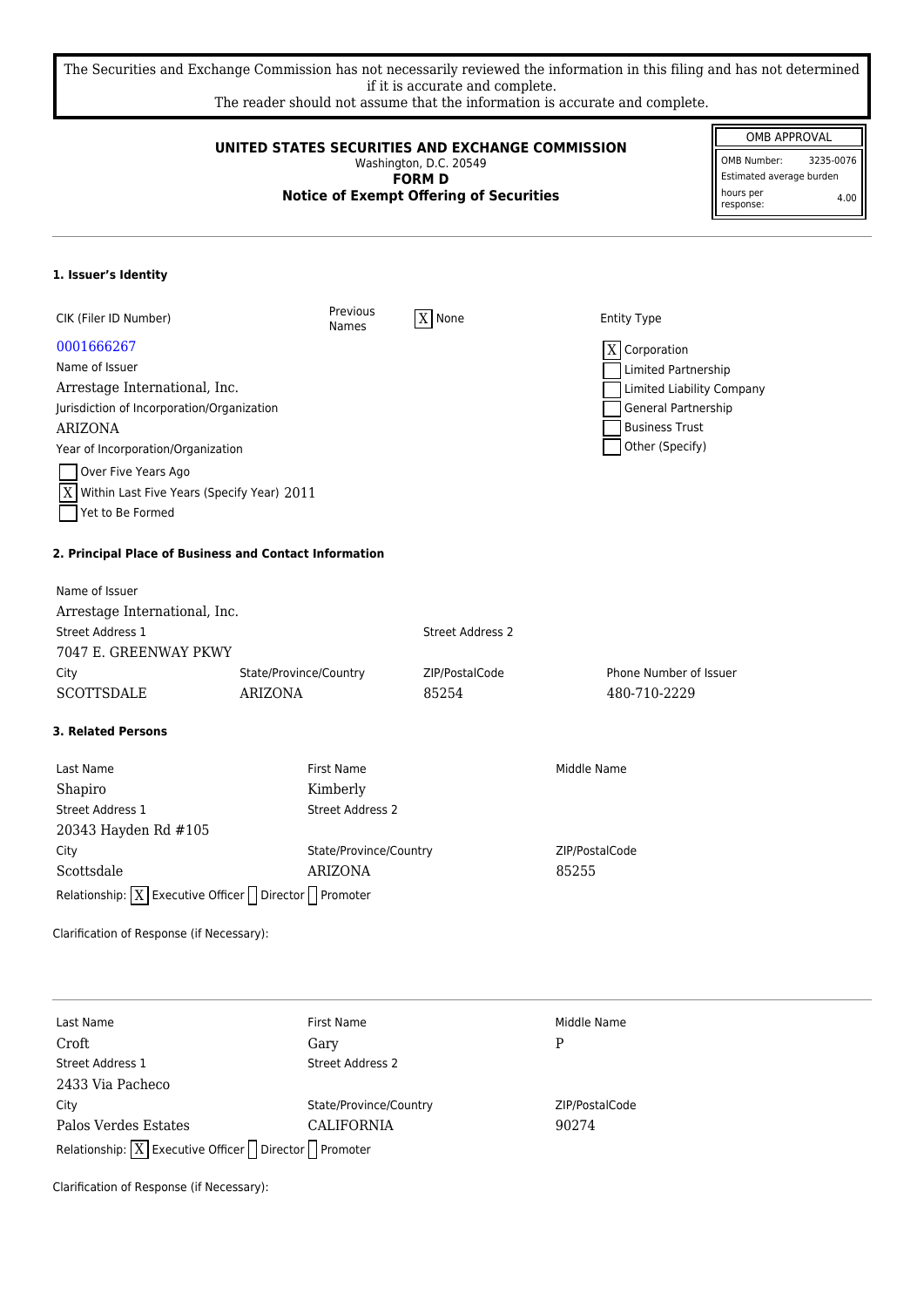| Last Name                                                                                        | First Name             | Middle Name    |
|--------------------------------------------------------------------------------------------------|------------------------|----------------|
| Nuciola                                                                                          | Phillip                |                |
| Street Address 1                                                                                 | Street Address 2       |                |
| 4610 E Garnett Circle                                                                            |                        |                |
| City                                                                                             | State/Province/Country | ZIP/PostalCode |
| Mesa                                                                                             | <b>ARIZONA</b>         | 85206          |
| Relationship: $\bigcap$ Executive Officer $\big  \overline{X} \big $ Director $\bigcap$ Promoter |                        |                |

Clarification of Response (if Necessary):

| Last Name                                                                             | First Name              | Middle Name    |  |  |
|---------------------------------------------------------------------------------------|-------------------------|----------------|--|--|
| Weisman                                                                               | Philip                  |                |  |  |
| Street Address 1                                                                      | <b>Street Address 2</b> |                |  |  |
| 215 Florita St                                                                        |                         |                |  |  |
| City                                                                                  | State/Province/Country  | ZIP/PostalCode |  |  |
| Encinitas                                                                             | CALIFORNIA              | 92024          |  |  |
| Relationship: $\bigcap$ Executive Officer $\big  X \big $ Director $\bigcap$ Promoter |                         |                |  |  |

Clarification of Response (if Necessary):

| Last Name                                                                         | First Name             | Middle Name    |  |
|-----------------------------------------------------------------------------------|------------------------|----------------|--|
| Shapiro                                                                           | Roy                    | P              |  |
| Street Address 1                                                                  | Street Address 2       |                |  |
| 20343 Hayden Rd #105                                                              |                        |                |  |
| City                                                                              | State/Province/Country | ZIP/PostalCode |  |
| Scottsdale                                                                        | ARIZONA                | 85255          |  |
| Relationship: $\bigcap$ Executive Officer $\boxed{X}$ Director $\bigcap$ Promoter |                        |                |  |

Clarification of Response (if Necessary):

## **4. Industry Group**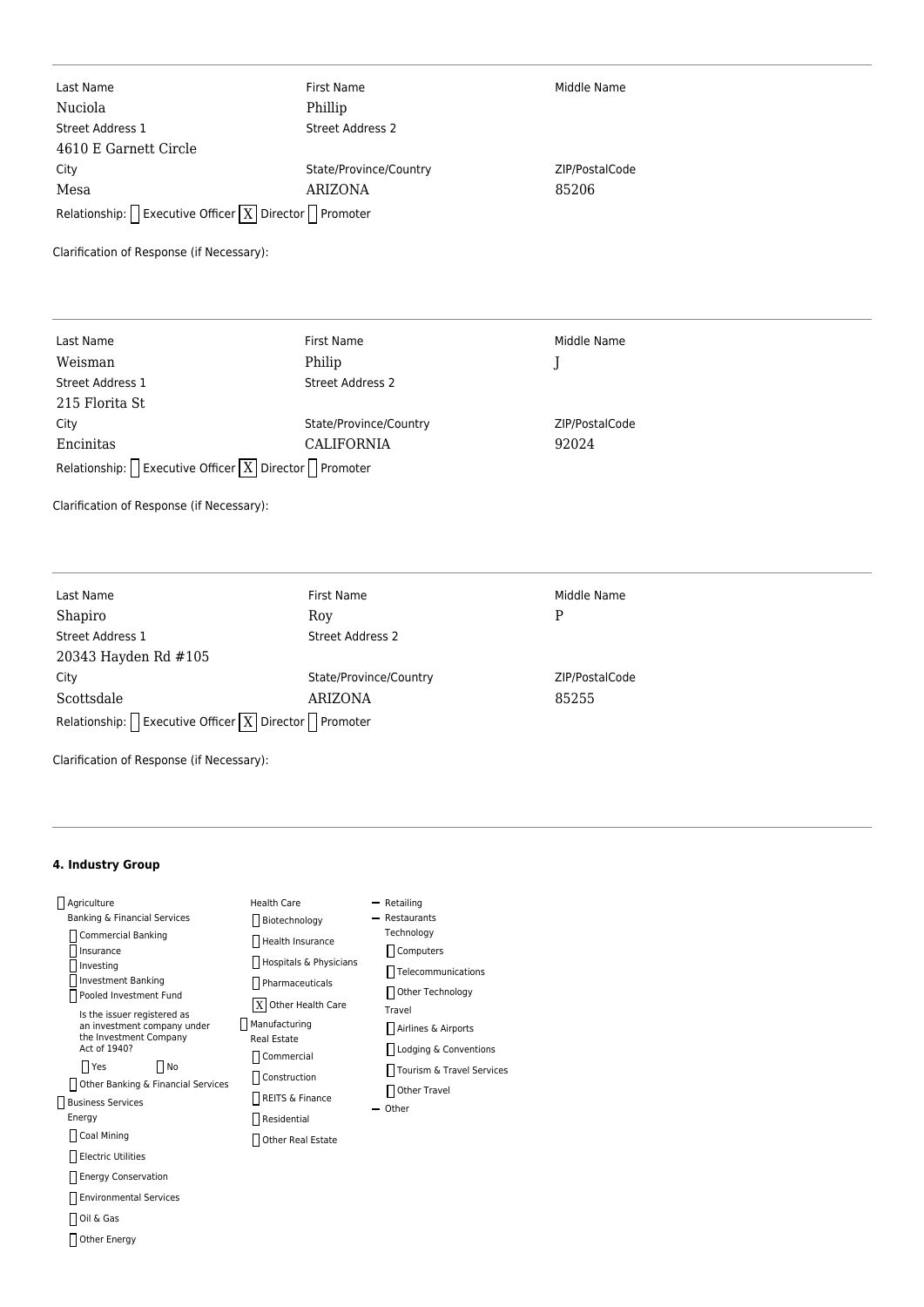#### **5. Issuer Size**

| Revenue Range |                              | OR Aggregate Net Asset Value<br>Range |                              |  |
|---------------|------------------------------|---------------------------------------|------------------------------|--|
|               | No Revenues                  |                                       | No Aggregate Net Asset Value |  |
|               | $$1 - $1,000,000$            |                                       | $$1 - $5,000,000$            |  |
|               | $$1,000,001 - $5,000,000$    |                                       | \$5,000,001 - \$25,000,000   |  |
|               | $$5,000,001 - $25,000,000$   |                                       | \$25,000,001 - \$50,000,000  |  |
|               | $$25,000,001 - $100,000,000$ |                                       | \$50,000,001 - \$100,000,000 |  |
|               | Over \$100,000,000           |                                       | Over \$100,000,000           |  |
|               | Decline to Disclose          |                                       | Decline to Disclose          |  |
|               | Not Applicable               |                                       | Not Applicable               |  |

## **6. Federal Exemption(s) and Exclusion(s) Claimed (select all that apply)**

|                                           | Investment Company Act Section 3(c) |                    |
|-------------------------------------------|-------------------------------------|--------------------|
| Rule 504(b)(1) (not (i), (ii) or (iii))   | Section $3(c)(1)$                   | Section $3(c)(9)$  |
| Rule 504 (b)(1)(i)<br>Rule 504 (b)(1)(ii) | Section $3(c)(2)$                   | Section $3(c)(10)$ |
| Rule 504 (b)(1)(iii)                      | Section $3(c)(3)$                   | Section $3(c)(11)$ |
| <b>Rule 505</b>                           | Section $3(c)(4)$                   | Section $3(c)(12)$ |
| $X$ Rule 506(b)<br>Rule 506(c)            | Section $3(c)(5)$                   | Section $3(c)(13)$ |
| Securities Act Section 4(a)(5)            | Section $3(c)(6)$                   | Section $3(c)(14)$ |
|                                           | Section $3(c)(7)$                   |                    |

## **7. Type of Filing**

|           | $\boxed{\text{X}}$ New Notice Date of First Sale 2016-02-01 $\boxed{\phantom{1}}$ First Sale Yet to Occur |  |
|-----------|-----------------------------------------------------------------------------------------------------------|--|
| Amendment |                                                                                                           |  |

#### **8. Duration of Offering**

Does the Issuer intend this offering to last more than one year?  $\left[\right]$  Yes  $\boxed{X}$  No

## **9. Type(s) of Securities Offered (select all that apply)**

| $\overline{X}$ Equity |                                                                                                                | Pooled Investment Fund Interests |
|-----------------------|----------------------------------------------------------------------------------------------------------------|----------------------------------|
|                       | Debt                                                                                                           | Tenant-in-Common Securities      |
|                       | Option, Warrant or Other Right to Acquire Another Security                                                     | Mineral Property Securities      |
|                       | Security to be Acquired Upon Exercise of Option, Warrant or Other Right to Acquire Security ∏ Other (describe) |                                  |

#### **10. Business Combination Transaction**

Is this offering being made in connection with a business combination transaction, such as a merger,  $\Box$  Yes  $\boxed{\mathrm{X}}$  No  $\Box$ 

Clarification of Response (if Necessary):

#### **11. Minimum Investment**

Minimum investment accepted from any outside investor \$1,000 USD

## **12. Sales Compensation**

**Street Address 1** Street Address 2

Recipient  $\Box$  None

(Associated) Broker or Dealer  $\boxed{X}$  None (Associated) Broker or Dealer CRD Number  $\boxed{X}$  None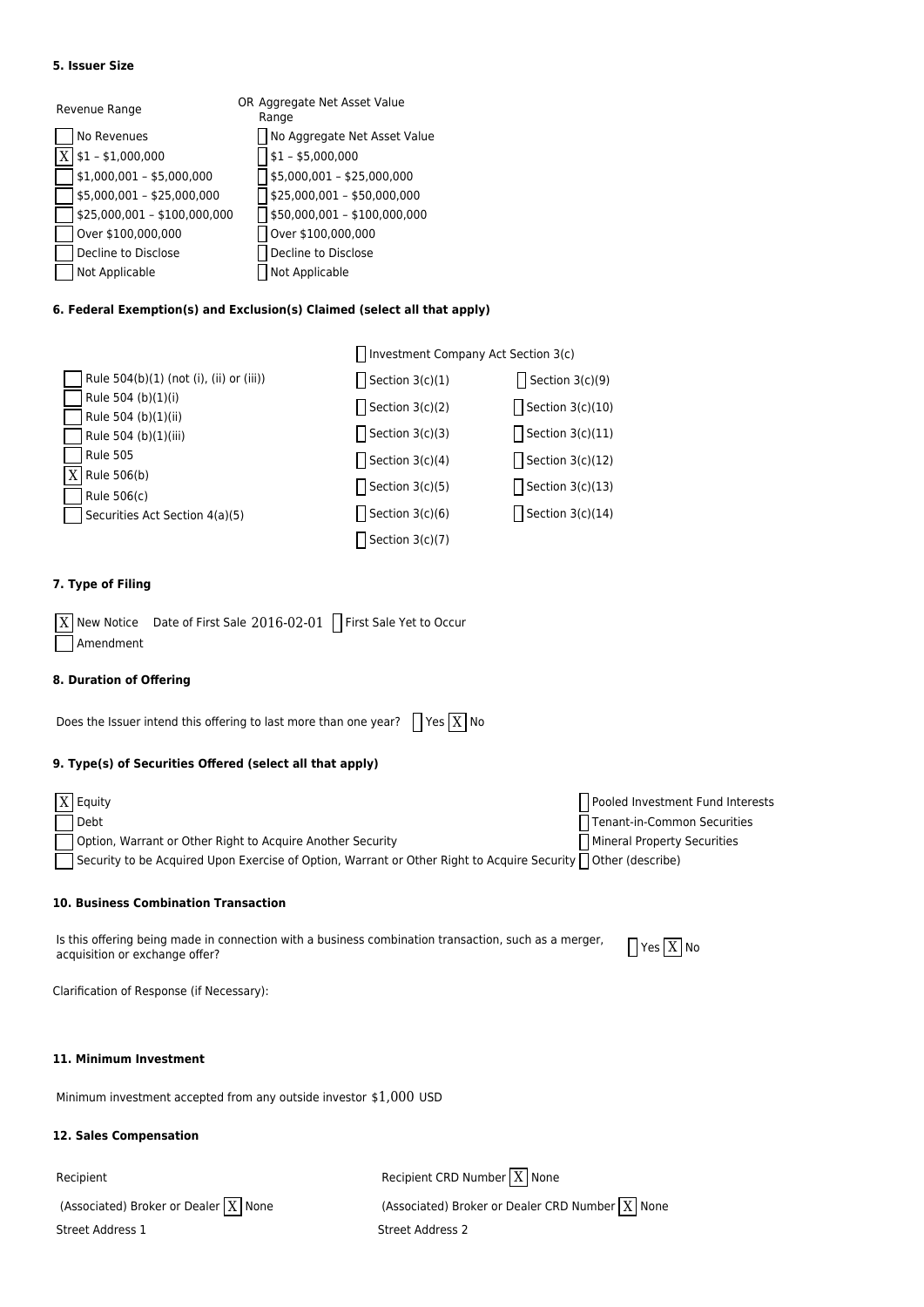State(s) of Solicitation (select all that apply) State(s) of Solicitation (select all that apply) ||All States || Foreign/non-US<br>Check "All States" or check individual States ||All States || Foreign/non-US

#### **13. Offering and Sales Amounts**

| <b>Total Offering Amount</b> | $$1,000,000$ USD or $\Box$ Indefinite |  |
|------------------------------|---------------------------------------|--|
| <b>Total Amount Sold</b>     | \$3.500 USD                           |  |
| Total Remaining to be Sold   | \$996,500 USD or   Indefinite         |  |

Clarification of Response (if Necessary):

# Offering a total of \$1,000,000 at \$1.00 per share. Company has 5,000,000 total shares authorized

#### **14. Investors**

Select if securities in the offering have been or may be sold to persons who do not qualify as accredited investors, and enter the number of such non-accredited investors who already have invested in the offering. Regardless of whether securities in the offering have been or may be sold to persons who do not qualify as accredited investors, enter the Regardiess of whether securities in the offering have been or may be sold to persons who do not qualify as accredited investors, enter the  $\|0\|$ 

#### **15. Sales Commissions & Finder's Fees Expenses**

Provide separately the amounts of sales commissions and finders fees expenses, if any. If the amount of an expenditure is not known, provide an estimate and check the box next to the amount.

| Sales Commissions \$0 USD   Estimate |  |  |
|--------------------------------------|--|--|
| Finders' Fees \$0 USD Estimate       |  |  |

Clarification of Response (if Necessary):

# Offering is being sold only by officers or directors to their network.

## **16. Use of Proceeds**

Provide the amount of the gross proceeds of the offering that has been or is proposed to be used for payments to any of the persons required to be named as executive officers, directors or promoters in response to Item 3 above. If the amount is unknown, provide an estimate and check the box next to the amount.

\$0 USD Estimate

Clarification of Response (if Necessary):

#### **Signature and Submission**

**Please verify the information you have entered and review the Terms of Submission below before signing and clicking SUBMIT below to file this notice.**

#### **Terms of Submission**

In submitting this notice, each issuer named above is: